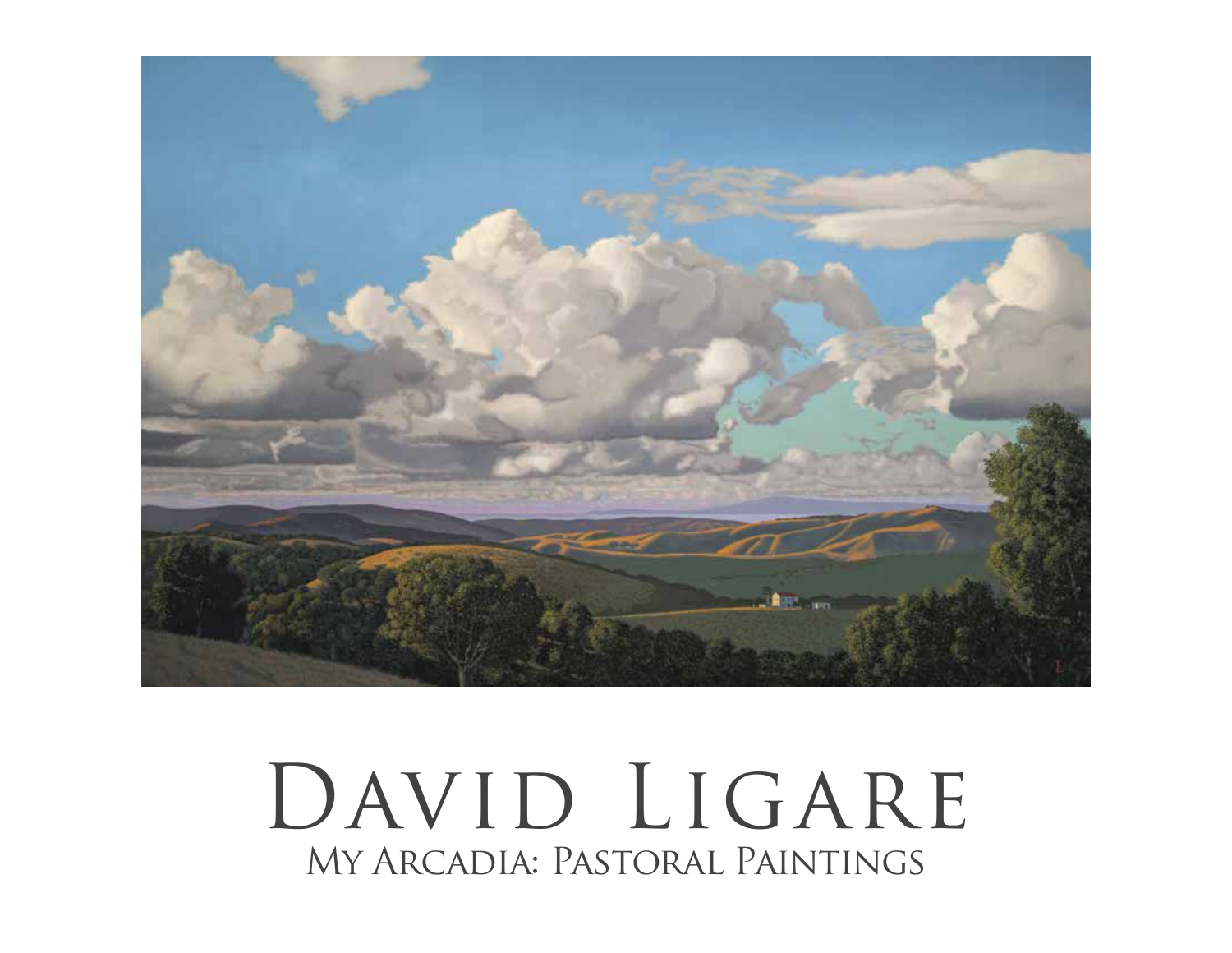I first came across this idea by way of the French/Italian painter, Nicolas Poussin's painting "Shepherds at a Tomb, (Et In Arcadia Ego)," 1640, in which three shepherds and a shepherdess gather around a tomb and point to the words, "Et In Arcadia Ego," meaning "here am I (death) in this ideal and beautiful place (Arcadia)." The real location of Arcadia is on the Pelopennesian peninsula in Greece. Like Monterey County it's a lovely landscape with agriculture, mountains, forests and seacoast. It's a confluence that happens in Italy as well as California. These qualities and their inhabitants make for the myths that emerged so long ago and continue to this day, at times, like the Salinas River, flowing underground. California-cool culture. While there are many distinct

structure first employed by the Greek poet Theocritus and the Roman poet, Virgil. In their books, "The Idylls" and "The Eclogues" they describe the pasturage for sheep, goats, cows and those who tend them as a median space between the city and the wilderness. The tradition of rustic shepherds and shepherdesses has lasted for over two thousand years and In that time has resulted in countless poems and paintings evoking a place of peace and  $E = \frac{1}{2}$  and the nastes in the potential potential  $E = \frac{1}{2}$ beauty but one that humanly is aware of its mortality. I lived for almost thirty years on the broad shoulders of Mt. Toro, overlooking the valley and rolling hills that John Steinbeck called "The Pastures of Heaven" in a book he wrote by that name in 1932. In the story, Steinbeck describes a perfect place in which imperfect people live and die. This is the essence of what has been called the "pastoral mode," a literary

For me there has always been a literary quality to the landscape of Monterey County. I was If of the there has always been a herary quanty to the landscape of Monterey Gourty. Thus<br>lured here in my early twenties by the writings of Robinson Jeffers and John Steinbeck. Both authors described the settings for their poems and stories elegiacally or as serious reflections of their symbolic meaning, say the tragic duality of the rock and the hawk in Jeffers' poem and the paradoxical landscape in Steinbeck's "Pastures of Heaven" or the spring and dark cypresses, symbols of life and death, in "The Red Pony."

> Monterey County has been my Arcadia, a deeply beautiful landscape sometimes even with flocks of sheep and shepherds. It has been protected from short-sighted ruination by laws and regulations that limit development and preserve sacred spaces like Pt. Lobos/Big Sur.

> > — David Ligare, 2020

Both Steinbeck's and Ligare's California landscapes are sharply etched and deeply felt. This matter of seeing is no mean task, for it involves a kind of double vision; keen sight and insight. Artist and writer pay rapt attention to the changing colors of California hills--tawny, golden, sear. Both love "dumpling summer clouds," "round comfortable oaks," and hills "bathed in pale cold sunshine." Ligare's paintings capture his own "wonder of light on an object." Steinbeck's *Cannery Row* is a place that exists in the "hour of pearl," a time between darkness and dawn, a time bathed in mystery. In a Ligare painting and a Steinbeck novel, the perceiving eye and the human heart are joined so that familiar landscapes and ordinary light are transformed, our own understanding of place reconfigured.

—Susan Shillinglaw, Author of *Carol & John Steinbeck: Portrait of a Marriage*

## MY ARCADIA

David Ligare's and John Steinbeck's visionary California is lush, edenic and pastoral. But the pastoral is a tricky designation. Traditionally, it signifies cultivated and harmonious space between wilderness and civilization. When the world is too much with us, the pastoral soothes. Cultivated nature restores sanity. We bend our knees. Find solace. To look at a Ligare painting seems an act of sanity, just as reading Steinbeck's descriptions of the land connect us to the haunted beauty of Central California. Even when California hills are bathed in late afternoon light—Ligare's favored time- change hovers. Steinbeck's narrative is Ligare's vision: we gaze longingly at the ideal, knowing it's elusive, that light fades.



### David Ligare and John Steinbeck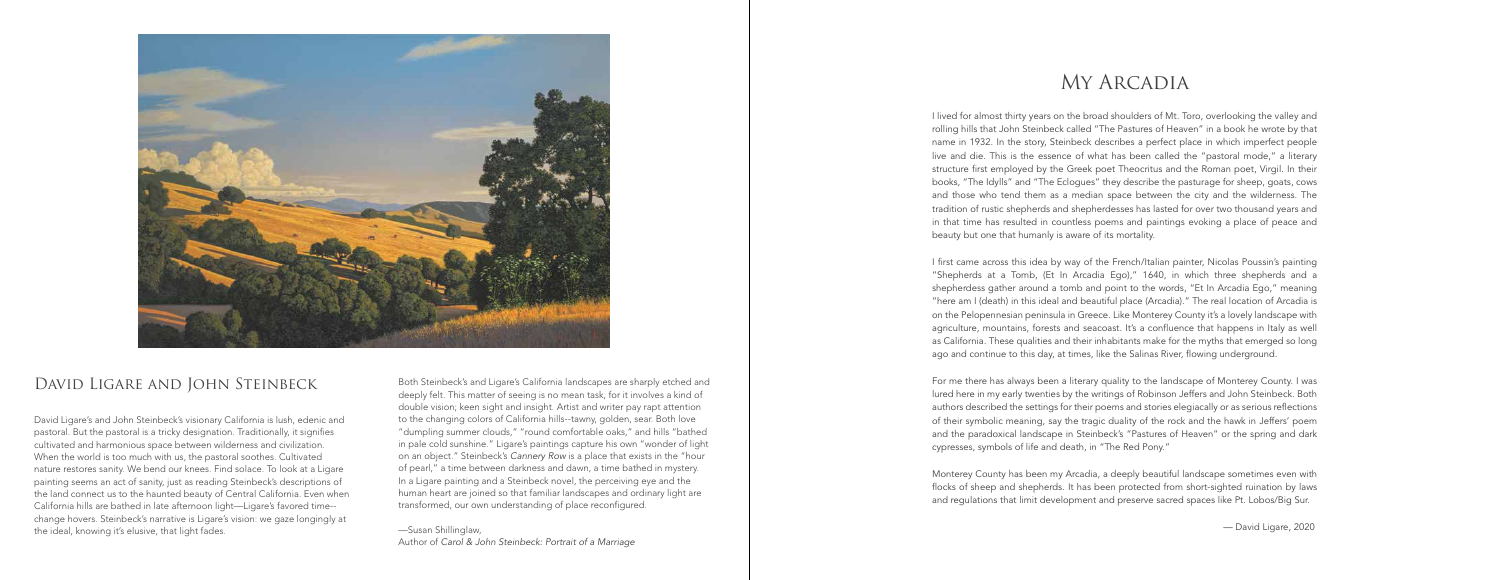

#### fine art movements unique to our state such as PASIORAL IDEA

The term conceptual art may not come immediately to mind upon encountering David Ligare's splendid landscapes. But take another moment and look more closely. Ligare is a man of enormous intellectual curiosity, whose work arises from deep wells of cultural scholarship. The artistic and philosophical models of the Classical world of Greece and Rome create the framework on which all of his artwork rests, but within it he has fashioned, by way of 17th century France, exquisite depictions of that central California landscape celebrated by writer John Steinbeck as "the pastures of heaven," where he resided for thirty years.

17th century French artists he particularly admires; the other is Nicholas Poussin), in whose paintings the far distance is nearly always indicated. He feels that it is philosophically important to have a foreground, middle ground, and a great distance in his work. He models his landscapes on these holistic ideals, setting out an effortless passage through a scene, as in the recent *Corral de Tierra* (2020), where we can wander among rolling hills and valleys dotted with trees, and gaze to the far horizon under luminous afternoon skies.



Both Steinbeck's and Ligare's California landscapes are sharply etched and deeply felt. This matter of seeing is no mean task, for it involves a kind of double vision; keen sight and insight. Artist and writer pay rapt attention to the changing colors of California hills--tawny, golden, sear. Both love "dumpling summer clouds," "round comfortable oaks," and hills "bathed in pale cold sunshine." Ligare's paintings capture his own "wonder of light on an object." Steinbeck's *Cannery Row* is a place that exists in the "hour of pearl," a time between darkness and dawn, a time bathed in mystery. In a Ligare painting and a Steinbeck novel, the perceiving eye and the human heart are joined so that familiar landscapes and ordinary light are transformed, our own understanding of place reconfigured.

A piece of conceptual art is one driven by a powerful idea, but this component often overwhelms its artistry. Not so in Ligare's art, where the two work in tandem. In Classical Greece, (and in the arts of China, which Ligare has also studied), appreciation of aesthetic values implies a balanced human life. The Greek triad of truth, goodness, and beauty (or thoughtfulness, skill, and beauty, as he names them) are inextricably linked to the concept of wholeness, and it is this idea, together with the transitory nature of time, that Ligare investigates and consistently works to emphasize in his paintings.

Ligare orchestrates his landscapes with care. "I like to give you someplace to stand," he explains, taking inspiration from Claude Lorrain (one of two

The luminosity inherent in Ligare's work is one of its defining characteristics. He is attuned to the slanting rays of the liminal hour, when at the threshold of day and night (or metaphorically, life and death), the air is infused with

an ephemeral glow. He recreates that aura seamlessly, in the long purple shadows and golden shimmer that illuminates the distant ridges in *Pastures of Heaven* (2019), and sets trunks of trees and even blades of grass ablaze in *The Preserve* (2020). The soft but dwindling light bestows a subtle reminder that even in the midst of great beauty, human life—like time, is fleeting. This pastoral land and its surrounding coastline were beloved by both John Steinbeck and the poet Robinson Jeffers as a place of inspiration and solace. As they paid homage to it in words so David Ligare has done, with equal honor, in paint.

—Helaine Glick, Independent Curator

—Susan Shillinglaw, Author of *Carol & John Steinbeck: Portrait of a Marriage*

David Ligare's and John Steinbeck's visionary California is lush, edenic and pastoral. But the pastoral is a tricky designation. Traditionally, it signifies cultivated and harmonious space between wilderness and civilization. When the world is too much with us, the pastoral soothes. Cultivated nature restores sanity. We bend our knees. Find solace. To look at a Ligare painting seems an act of sanity, just as reading Steinbeck's descriptions of the land connect us to the haunted beauty of Central California. Even when California hills are bathed in late afternoon light—Ligare's favored time- change hovers. Steinbeck's narrative is Ligare's vision: we gaze longingly at the ideal, knowing it's elusive, that light fades.



### David Ligare and John Steinbeck